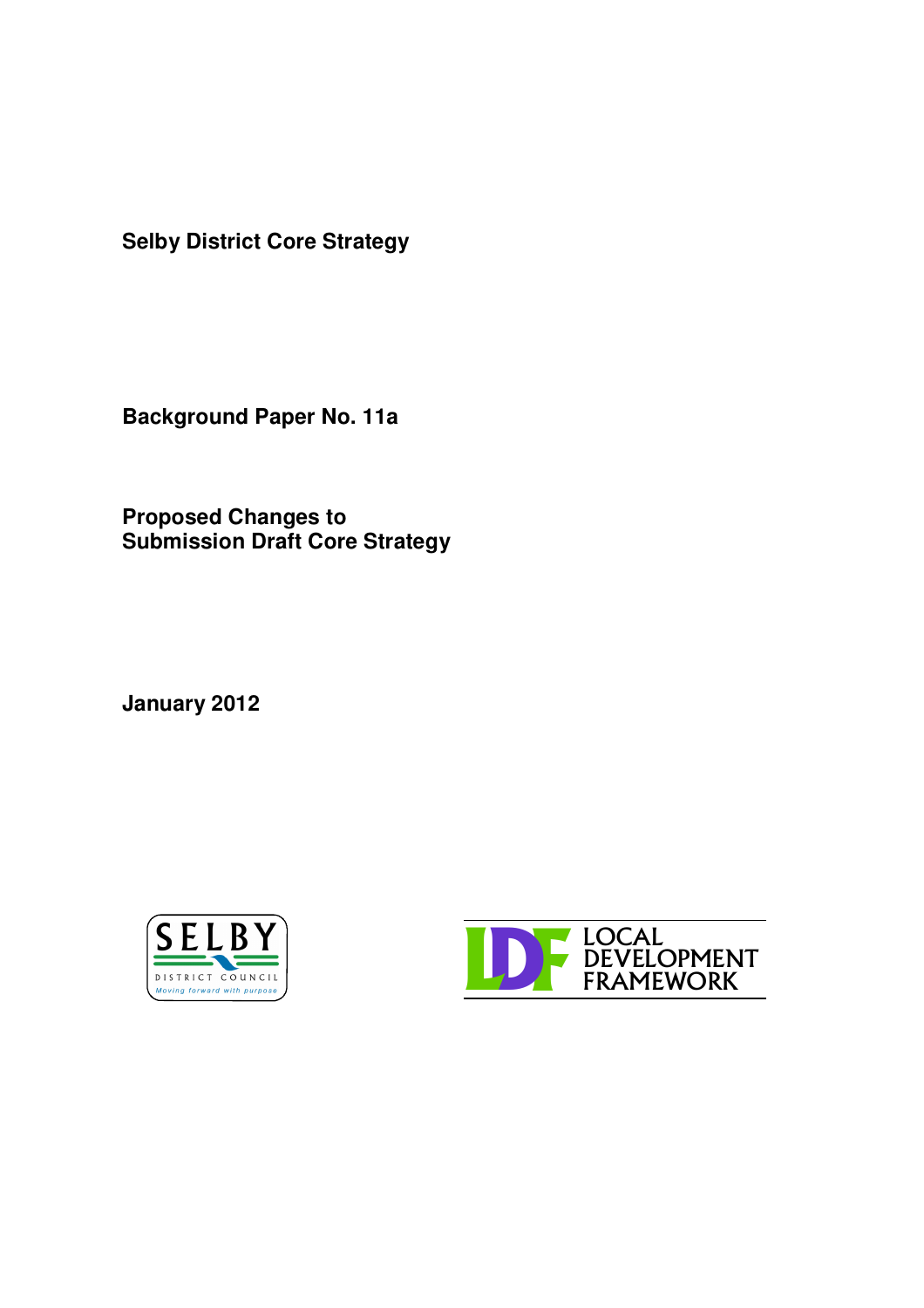## **Changes Made Since Submission Draft Core Strategy (SDCS)**

- a) The Council has published five sets of proposed changes since the Core Strategy was submitted to the Secretary of State in May 2011. Mostly those included minor amendments and editorial changes.
- b) However, the Council has also included some significant proposed changes to policy, in the light of debate at the Examination in Public between 20 September and 30 September 2011 and the matters of concern regarding soundness raised by the Inspector in agreeing to a Suspension of the EIP:
	- $(i)$ The overall scale of housing development over the plan period;
	- ii) The scale of housing and employment development proposed for Tadcaster and the implications for the Green Belt;
	- (iii) The strategic approach to Green Belt releases
- c) All the proposed changes are published on the council's website at www.selby.gov.uk . This Background Paper summarises the key areas of significant change.

#### **Section 1 - Introduction**

1.1 Only minor amendments and updating.

#### **Section 2 - Key Issue and Challenges**

2.1 Only minor amendments.

#### **Section 3 - Vision, Aims and Objectives**

3.1 Only minor amendments and updating.

#### **Section 4 - Spatial Development Strategy**

- 4.1 Some minor amendments and updating.
- 4.2 Incorporation of a new Policy on Green Belt (CPXX). The proposed new Green Belt policy is provided in Appendix 3 and covers the following general points:

the general extent of the green belt will be protected and control of inappropriate development within the green belt

reference to Major Developed Sites in the green belt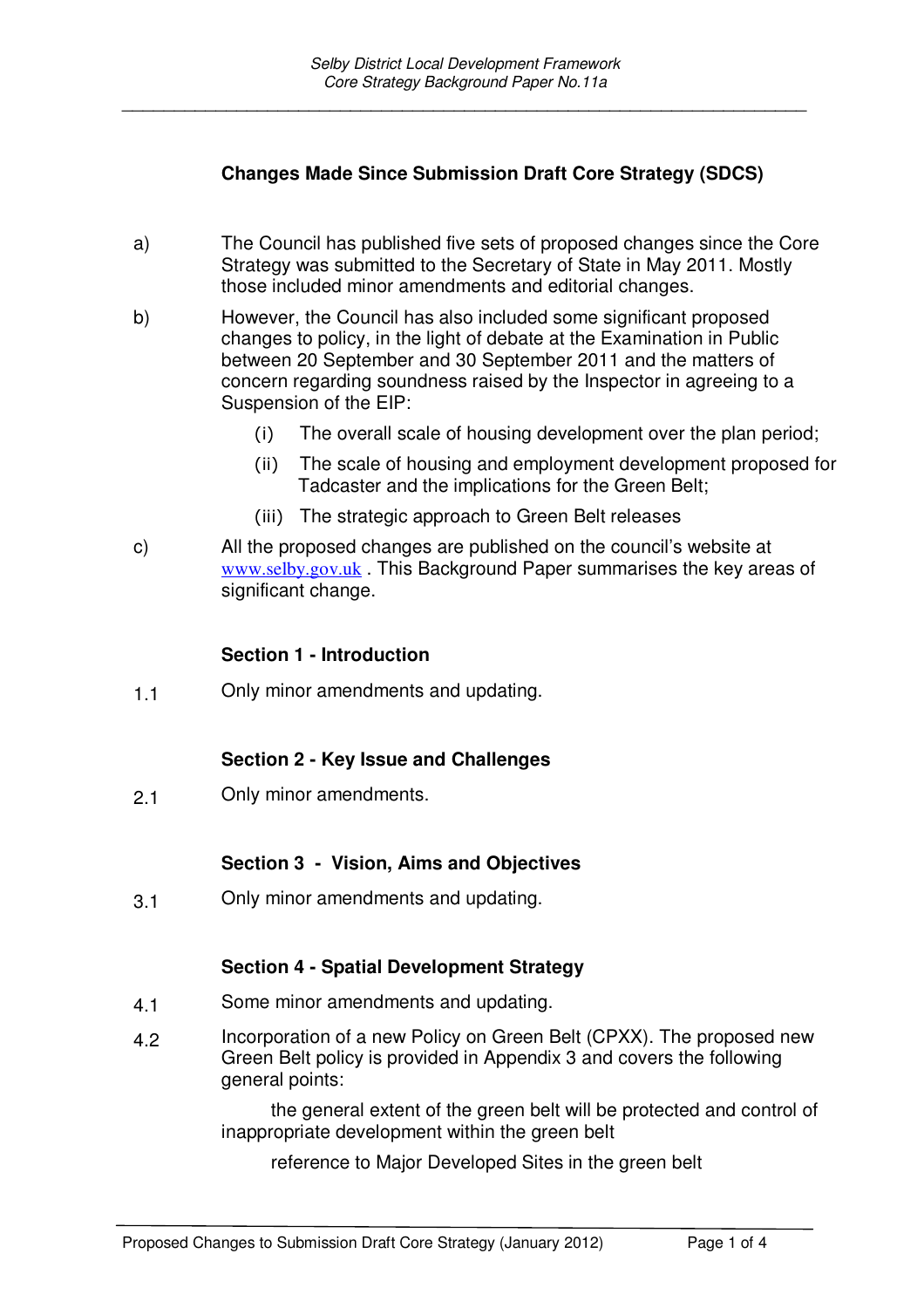that a green belt review will be undertaken at a lower DPD stage

establish the broad scope of the review

as part of the review what exceptional circumstances need to exist if boundaries are to be altered

4.3 The proposed new Green Belt Policy will replace the existing Green Belt Policies GB1, GB2, GB3 and GB4 in the Selby District Local Plan. The new policy refers to the 'Proposals Map'. The Proposals Map remains as the SDLP Proposals Map until replaced by any changes adopted through the Sites Allocations DPD.

## **Section 5 - Creating Sustainable Communities**

Minor amendments and updating plus:

### *Policy CP2 Scale and Distribution of Housing*

- 5.1 The Council has reviewed the merits of alternative housing requirements (see new Background Paper 9 January 2012) and proposes 450 dpa as an annual average over the Plan period, which is higher than that established in the RSS. The housing requirement is based on a robust review of population projections and household projections and remains a practical target when balanced against economic forecasts and available evidence on past completions and future land availability as well as constraints on development.
- 5.2 The Council has revisited evidence on affordable housing requirements from the SHMA 2009 and now proposes an amended split of housing requirements between the two Local Service Centres. The SDCS proposed 9% each for Tadcaster and Sherburn in Elmet and the revised figures are now 7% and 11% respectively to better reflect the data. The policy and supporting text have been amended accordingly.
- 5.3 The table in Policy CP2 has been updated to a 2011 base date. The general distribution of future new housing (commitments +allocations) across the District is broadly the same as in the SDCS subject to minor changes resulting from updating the base date and the amendments referred to above in relation to the two LSCs..
- 5.4 The plan period is 15 years from the expected date of adoption so is now amended to run to 2027 (i.e. 16 years from the 2011 base date).
- 5.5 The revised CP2 plans for a lower housing target in the early years of the plan period through phased delivery to reflect evidence from the Housing Paper<sup>1</sup> (see new BP9, January 2012). That is 400 dpa in first 6 years, 460 dpa in next 5 years and 500 dpa in the final 5 years of the plan period to 2027. The policy and text are amended accordingly.

 $1$  Arup Scale and Distribution of Housing in Selby, 30 November 2011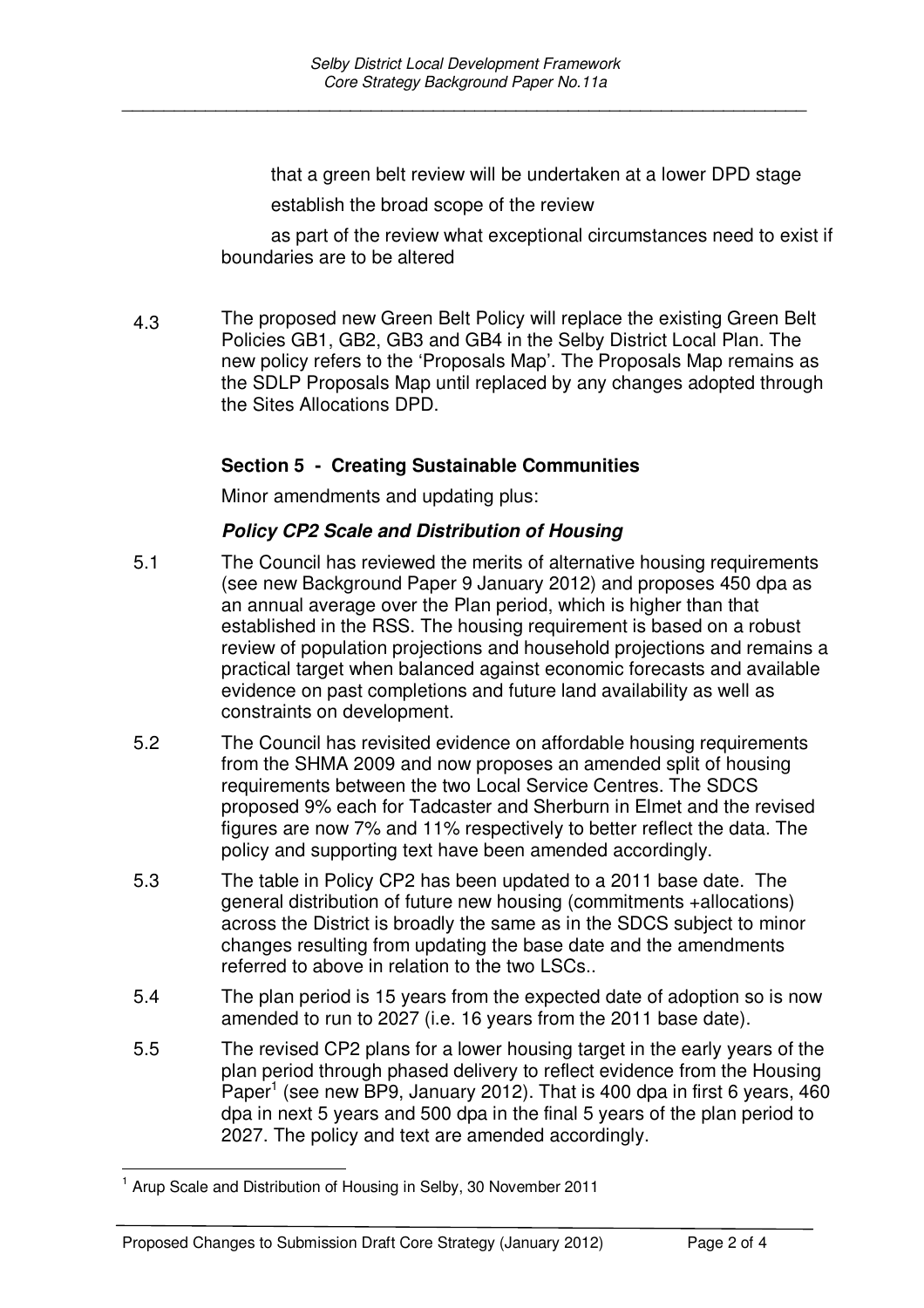# *Policy CP3 Managing Housing Supply'*

- 5.6 CP3 is amended in order to ensure the deliverability of the Strategy. The aims of the revised policy are to provide a sound mechanism for ensuring the scale and distribution of housing development is delivered and managed though close monitoring and positive actions.
- 5.7 The policy and text are amended to reflect the fact that Phase 2 SDLP sites have been released under the provisions of saved SDLP Policy H2A.

### *Policy CP5 Affordable Housing*

- 5.8 Text is changed regarding the split between social and intermediate types of affordable housing to closer reflect the SHMA 2009 conclusions.
- 5.9 The definition of affordable housing is amended in the text to refer to the national definition in order to future proof the Core Strategy allowing flexibility to include for example new types of affordable housing delivery mechanisms such as 'affordable rent'.

## *Policy CP6 Rural Affordable Housing*

- 5.10 The text is amended to improve clarity on how the policy will serve the needs of the local community.
- 5.11 The policy is amended to remove an anomaly/conflict with CP1

#### *Policy CP7 The Travelling Community*

5.12 The policy criteria are amended regarding locational principles and to include a cross reference to the new Green Belt policy.

#### *Policy CP8 Access to Services, Community Facilities and Infrastructure*

5.13 The policy is amended by inclusion of "scheme viability".

#### **Section 6 – Promoting Economic Prosperity**

Minor amendments and updating plus:

#### *Policy CP9 Scale and Distribution of Employment Growth*

- 6.1 Criterion (v) is amended to specifically refer to 'Established Employment Areas' to clarify that in line with national policy protection is not extended to all existing employment sites.
- 6.2 Criterion (ix) is amended to include reference to buildings and infrastructure when referring to former mine sites in order to clarify that the policy does not refer to the former mine sites as a whole.

#### *Policy CP11 Town Centres and Local Services*

6.3 Text has been amended to amplify the policy in respect of regeneration schemes in Tadcaster and the Policy is amended to emphasise the regeneration aspects and widen the scope further than retail proposals in Tadcaster.